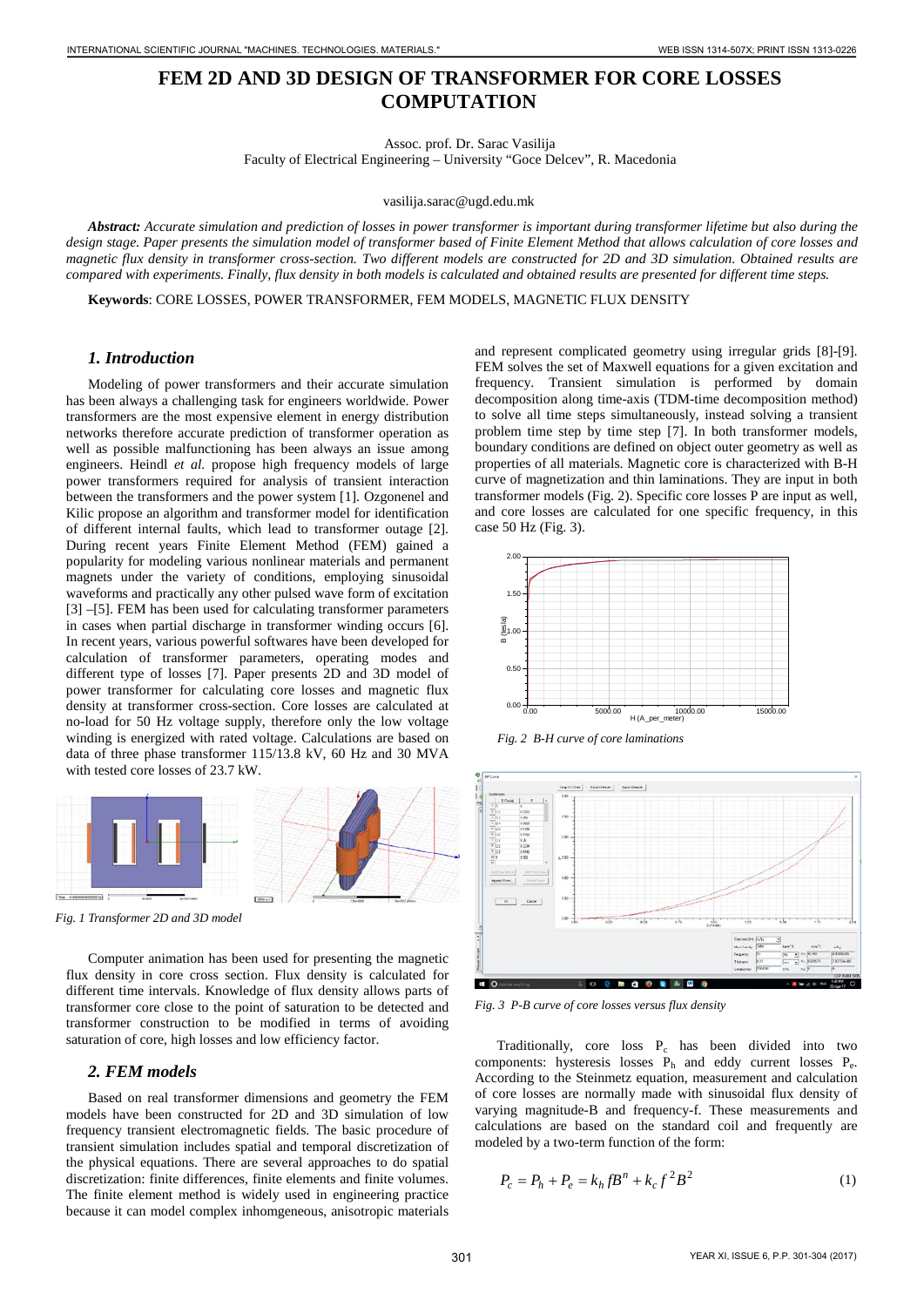$k_h$ ,  $k_c$  and n are the coefficients which depend on the lamination, material thickness, conductivity as well as other factors [10]. This formula is applicable up to the maximum flux density of B of 1 T, which is not the case in electrical machines and transformers.

In this paper, calculation of core losses is done according to:

$$
P_c = P_h + P_e + P_{excess} = K_1 B_m^2 + K_2 B_m^{1,5}
$$
 (2)

Where the eddy current losses are:

$$
P_e = k_c \left( f B_m \right)^2 \tag{3}
$$

The hystersis losses are:

$$
P_h = k_h f B_m^2 \tag{4}
$$

and the excessive losses are:

$$
P_{excess} = k_e \left( f B_m \right)^{1.5} \tag{5}
$$

Therefore:

 $K_1 = k_h f + k_c f^2$  (6)

$$
K_2 = k_e f^{1.5} \tag{7}
$$

The eddy-current loss coefficient is calculated as:

$$
k_c = \pi^2 \sigma \frac{d^2}{6}
$$
 (8)

Where  $\sigma$  is the conductivity and d is is is the thickness of one lamination sheet. Coefficients  $K_1$  and  $K_2$  are obtained from minimization of function:

$$
f(K_1K_2) = \sum \Big[ P_{vi} - \Big( K_1 B_{mi}^2 + K_2 B_{mi}^{1.5} \Big)^2 \Big] = \min
$$
 (9)

Where  $P_{vi}$ ,  $B_{mi}$ - the i-th point of the data on the measured loss characteristic curve. The other two loss coefficients are:

$$
k_h = (K_1 - k_c f_0^2) / f_0
$$
  
\n
$$
k_e = K_2 / f_0^{1.5}
$$
 (10)

where  $f_0$  is the testing frequency for loss curve.

In this case, core losses are input in transformer models as total losses for one specific frequency 50 Hz or 60 Hz (P-B curve). Since the starting transformer model is for 60 Hz, besides changing the model frequency to 50 Hz, the amplitude of input phase voltage  $(13.8 \cdot \sqrt{2}/\sqrt{3} \text{ kV})$  is reduced for factor 5/6, as well as power rating of the transformer. This keeps the same currents in windings and avoids transformer overheating when 60 Hz transformer is run with 50 Hz voltage supply. For both frequencies, power losses are calculated. For core losses, only a single energized winding needs to be considered. An exponentially increasing voltage source is applied in order to eliminate inrush current and the needs for an unreasonably long simulation time (Fig. 4).



*Fig. 4 Input voltage at 50 Hz*

In order magnetic flux density **B** to be calculated, magnetic vector potential **A** must be found. For that purpose, the whole object geometry is divided into numerous elements, usually triangles, where **A** is approximated by a simple function. Created mesh of finite elements in 2D and 3D model is presented in Fig. 5.



*Fig. 5 Mesh at transformer models* 

The 3-D magnetic transient solver can calculate [7]:

- the end-field effect as end-winding field effect and/or the influence of different stack lengths on the overall losses.
- core loss prediction due to a magnetic field component normal to the lamination stack.
- effect of time-controlled current/voltage wave forms on operating point conditions.
- eddy-current effects induced into conductive materials.

#### *3. Results and discussions*

Transient simulation is run for predefined time and time step. Simulation results of core losses are obtained for two different frequencies 50 Hz and 60 Hz and for 2D and 3D model. Core losses are averaged over the time. For all above-mentioned variants, they are presented in Figs. 6. and 7.



*(a) core losses at 50 Hz*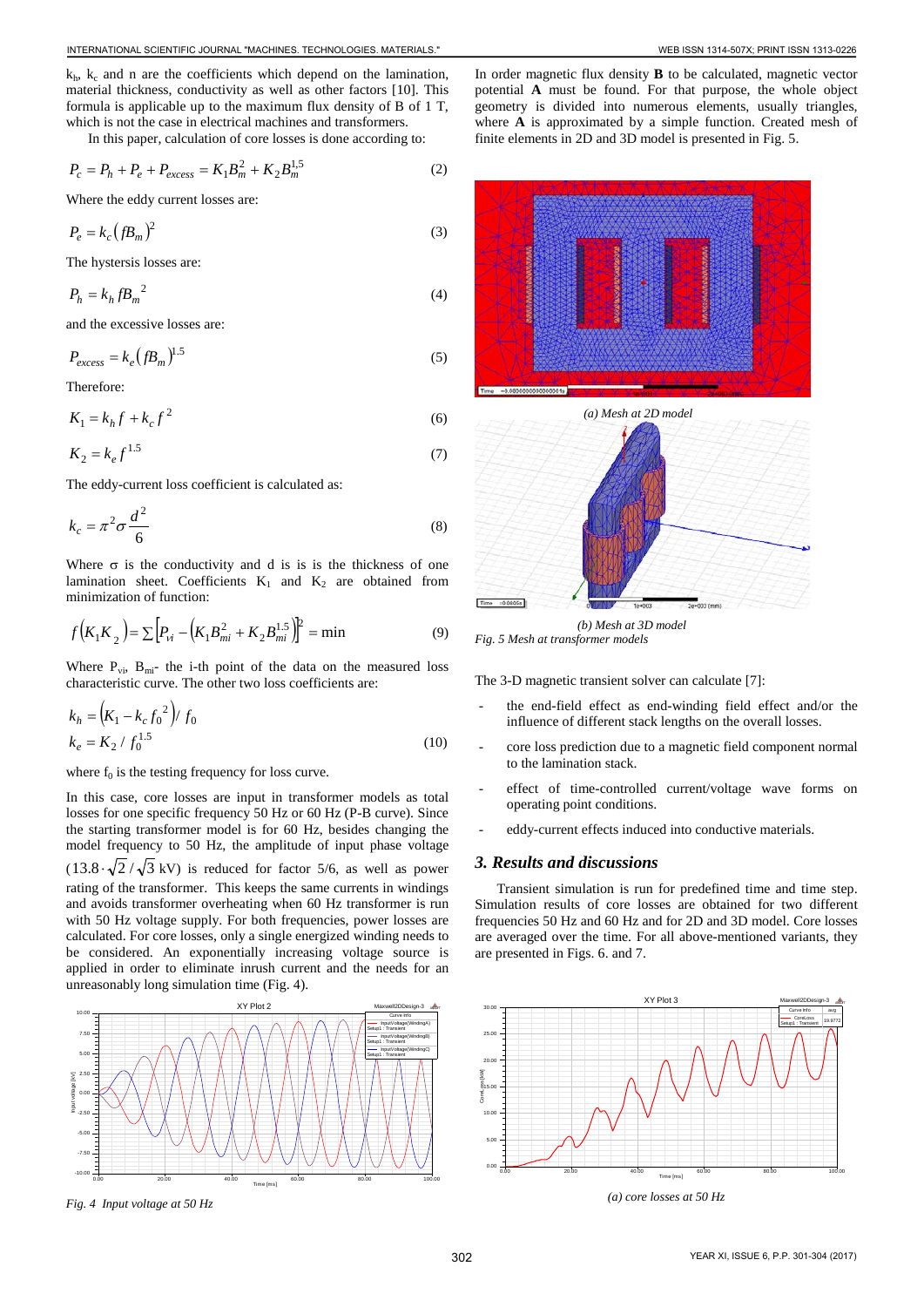

*(b) core losses at 60 Hz Fig. 6 Core loses at 2D model*



*Fig. 7 Core losses at 3D model*

Core losses are averaged over the time interval from 80 to 100 ms. Their values in different models and frequencies are presented in Table 1.

|  | <b>Table 1:</b> Core losses at different models and frequencies |  |  |
|--|-----------------------------------------------------------------|--|--|
|  |                                                                 |  |  |
|  |                                                                 |  |  |

|                        |       | 2D model | 3D model |         |  |
|------------------------|-------|----------|----------|---------|--|
|                        | 50 Hz | 50 Hz    | 50 Hz    | $60$ Hz |  |
| Core<br>losses<br>「kW⊺ | 19.9  | 25.2     | 22.1     | 23.1    |  |

Comparison of results from Table 1 shows that there is a slight difference between the obtained values of core losses in 2D and 3D model of the transformer. The tested core losses at 60 Hz are 23.7 kW. Obtained results in both transformer models are close to the measured value of losses, which confirms the accuracy of presented models. Models are simulated for both frequencies of supply voltage 50 Hz and 60 Hz. As expected core losses are lower at frequency 50 Hz i.e. they should decrease approximately by factor 5/6. FEM model cannot consider all of the physical and manufacturing core loss effects in laminated core. These effects include mechanical stress on laminations, edge burr losses, step gap fringing flux, circulating currents, and variations in sheet loss values [7].

Over the years, FEM proved to be a useful tool toll in numerical calculation of different electromagnetic quantities. It is especially useful in calculation of magnetic flux density in machines crosssection. Calculation of the magnetic flux density, based on empirical formulas, gives only approximate values of the flux density at different parts of the machine. Accurate predication of the flux density at different parts of the machines is important in the design process for predicting so-called week parts of the machine where core material is close to the point of saturation (knee of the B-H curve). Operation of the machine near to the point of core saturation increases the losses, heat dissipation and reduces the efficiency. Therefore, flux density is analyzed at different time intervals for both models and both frequencies. Fig. 8 presents the results for 2D model and Fig. 9 for 3D model respectively.



*(b) flux density at 60 Hz Fig.8. Flux density distribution at 2D transformer model*



*(a) flux density at 60 Hz Fig. 9. Flux density distribution at 3D transformer model*

From presented results in Figs. 8 and 9 it is evident that for both frequencies and in both models, transformer operates at no –load,